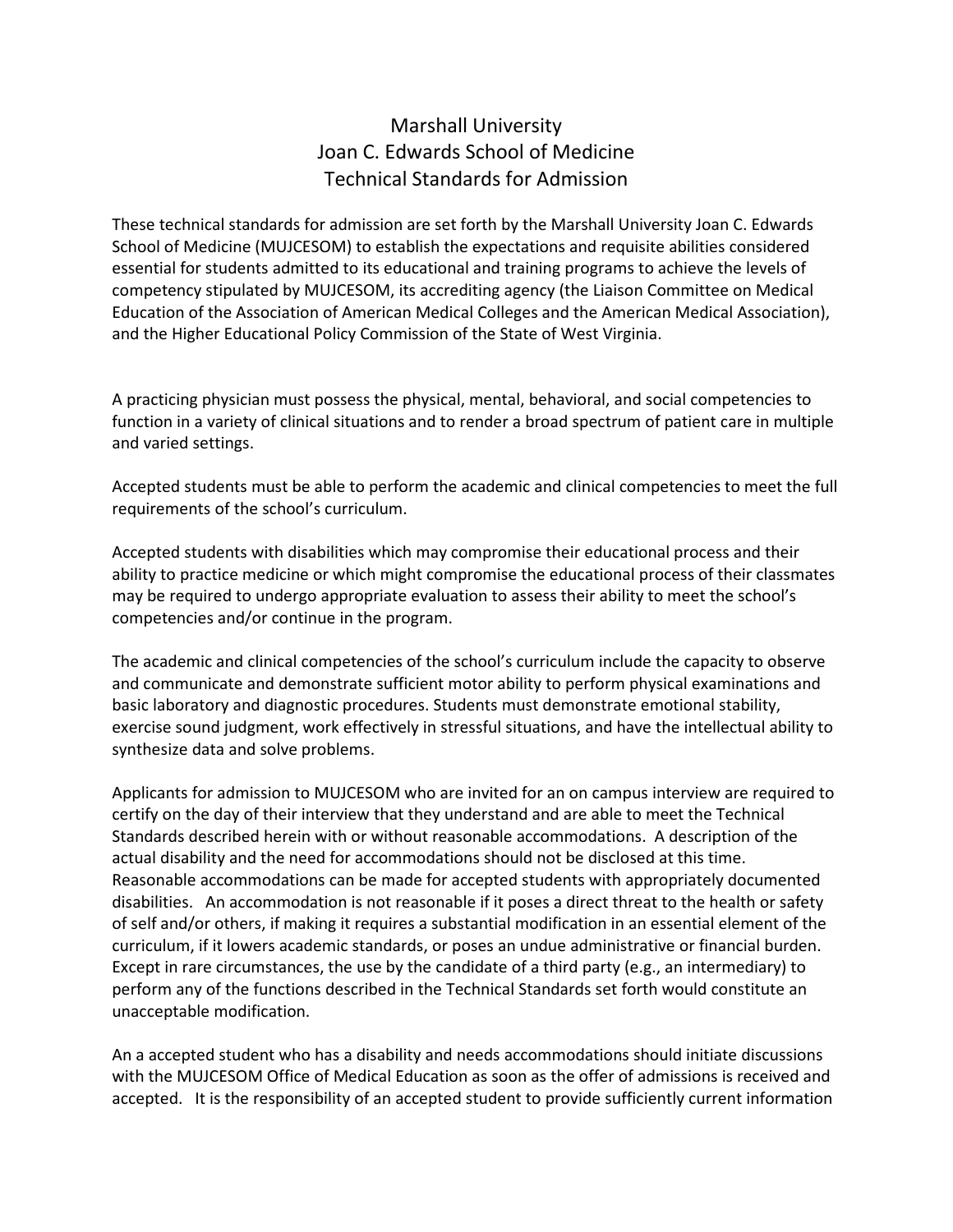documenting the general nature and extent of his/her disability and the functional limitations proposed to be accommodated. The student must recertify that he/she is able to meet the Technical Standards with their specific accommodations. The School of Medicine reserves the right to request new or additional information.

Candidates for admission to the Marshall University Joan C. Edwards School of Medicine must meet the following Technical Standards:

- Must be able to obtain, process, and learn information presented in classroom, laboratory, and clinical experiences, including but not limited to lecture, anatomical dissection, and simulated and real treatment situations;
- Must be able to acquire information from a variety of sources, including but not limited to texts, journals, written documentation, videotapes, films, slides, and advanced media resources;
- Must have the mental capacity to, in a timely manner, assimilate, learn, and communicate large volumes of complex, technically detailed information, to perform clinical problemsolving, and synthesize and apply concepts and information from different disciplines to formulate evaluative and therapeutic judgments;
- Must be able to measure, calculate, analyze, synthesize, and evaluate information;
- Must be able to comprehend three-dimensional relationships and understand spatial relationships of structures;
- Must be able to process information in a timely manner;
- Must be able to solve clinical problems in a timely manner;
- Must be able to observe simulated and real patients accurately close at hand and at a distance;
- Must be able to assess verbal and non-verbal communication from others;
- Must be able to demonstrate effective, efficient, and sensitive verbal, non-verbal, and written communication skills with faculty, peers, patients, and other members of the health care team from different cultural and social backgrounds;
- Must be able to consistently perform a complete history and physical exam on any patient regardless of the patient's race, religion, ethnicity, socioeconomic status, gender, age or sexual orientation.
- Must be able to tolerate long periods of sitting as well as long periods of physical activity;
- Must be able to manipulate parts of, or whole bodies of, simulated and real patients;
- Must be able to tolerate close physical contact with patients for instructional purposes while maintaining professional deportment;
- Must possess the emotional health necessary for the full use of intellectual abilities, the exercise of sound judgment, and the effective completion of all responsibilities attendant to the educational expectations, assessment and treatment of patients, and the development of mature, sensitive, and effective relationships with patients, family members, colleagues, and others;
- Must be able to endure physically and mentally stressful workloads and function effectively and professionally under stress;
- Must be able to adapt to changing environments and expectations;
- Must be able to prioritize activities effectively;